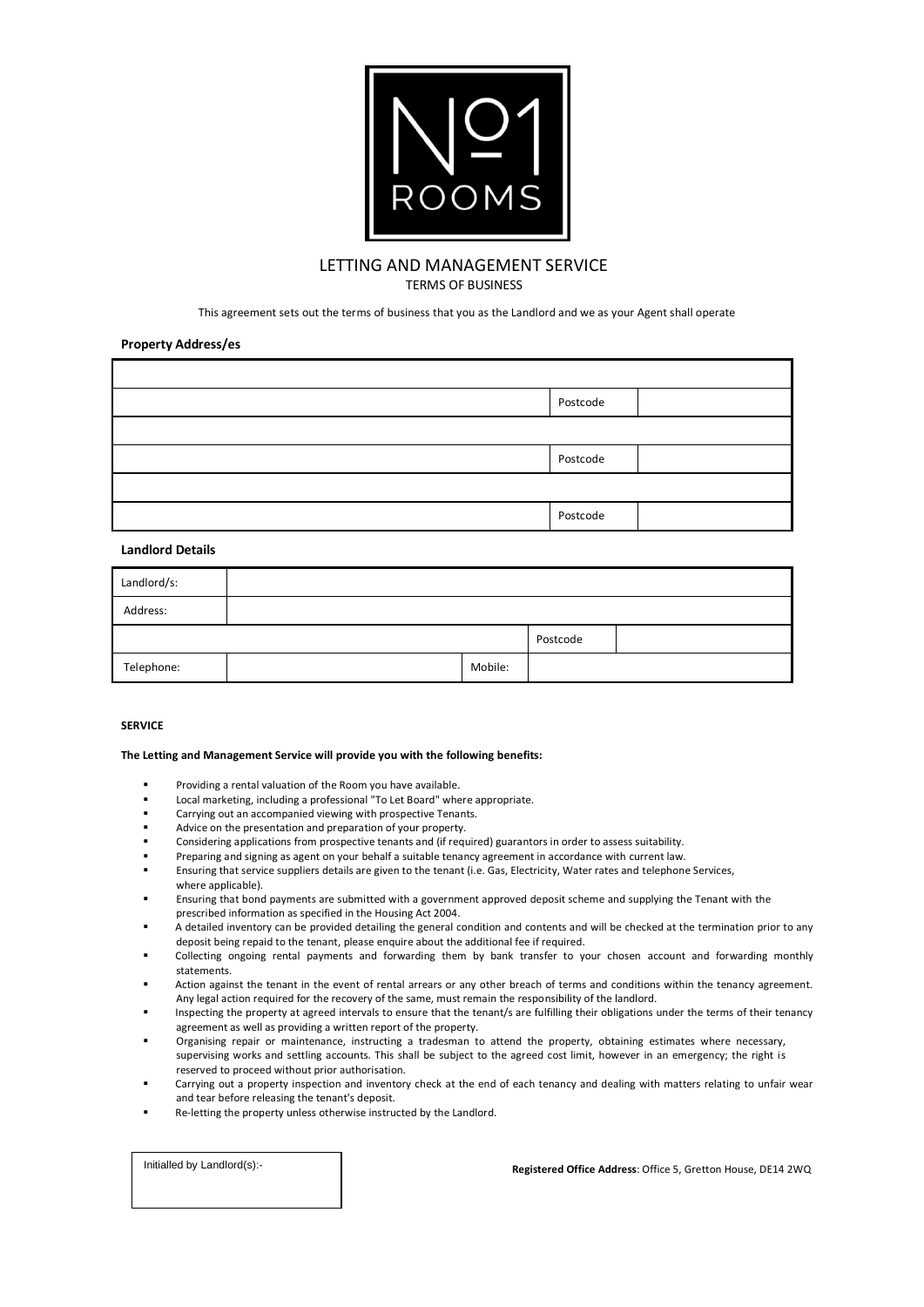### **GENERAL CONDITIONS**

- $\sqrt{2}$ We provide an "Assured short-hold tenancy" which offers the Landlord a guaranteed right to repossess his property at the end of the fixed tenancy term.
- $\overline{2}$ An assured short hold tenancy must be for a fixed term of at least six months. The Landlord may at any time serve two months' notice to recover vacant possession after the fixed term.
- $\overline{2}$ We may occasionally earn commission on services provided to our clients or introductions made.
- The deposit shall be protected in accordance with government legislation with no interest payable to the Landlord.
- $\overline{2}$ Where you are deemed to be a resident overseas, unless exemption has been agreed, we must deduct the basic rate of tax from rental received and forward the same to the Inland Revenue.
- $\overline{2}$ Should you take any form of legal action against a tenant for any breaches of the tenancy; any costs incurred will remain your own responsibility. If you require us to attend court on your behalf, we will be entitled to charge an additional fee, which can be agreed by both parties should this time arise.
- $\sqrt{2}$ If at the end of the tenancy, the tenant disputes any charges placed against their deposit, the Landlord will allow the agent to withhold the final months rent to ensure that funds are readily available to cover any repair or maintenance cost in preparation for the next tenancy.
- $\overline{?}$ If the tenant pays their rent three months or more in advance, the agent will retain one calendar months rent as security against any possible expenditure that may arise during that period. At the end of this period, the money will be released back to the Landlord.
- $\overline{2}$ The Landlord authorises the agent to carry out the various duties of property management as detailed under the service we provide. It is also agreed that we are entitled to pay without query, any accounts or demands which appear in order and cannot accept responsibility for the verification of service/maintenance charge demands/estimates where applicable.
- Whilst the tenant will of course be responsible for their own contents insurance, it is important that the appropriate landlords  $\overline{2}$ buildings and contents insurance cover exists during the letting period. The agent can help arrange this for you, however it is clear that the agent cannot accept responsibility for any inadequacy of any insurance cover.
- $\overline{2}$ Unless otherwise informed by you, we would immediately re-let your property to a suitable tenant. Consequently, in most circumstances your property will be re-let without any loss of rent, however of course this cannot be guaranteed.
- $\overline{p}$ We reserve the right to assign our rights and/or obligations under this agreement where appropriate.

### **LANDLORD WARRANTY / AUTHORISATION**

- $\overline{P}$ You confirm you are the lawful owner of the above mentioned property and that the agent is authorised to act in accordance with this agreement and sign a suitable tenancy agreement and other relating documents on your behalf.
- The Agent is authorised to retain up to £150.00 from the rental income to pay for any one item or job in relation to  $\sqrt{2}$ maintenance, repair or replacements that is consistent with good estate management in instances where, due to lack of time or unusual circumstances, it has been impractical to obtain prior instructions.
- $\overline{2}$ If your property has a mortgage with a Bank or Building Society, you have sought prior written approval to let the property. It is rare that permission is refused, however you should still obtain written permission in order to let your property. In cases where you are the leaseholder, you must also check the terms of the lease and if necessary obtain written permission to let the property.
- 冈 You have informed your insurance company that the property is to be let, ensuring that the buildings and/or contents insurance cover remains adequate and operative.
- $\overline{R}$ You agree to provide photo ID and proof of address to comply with Money Laundering legislation.
- For tax purposes, you will notify the agent if you are presently or, at any time become non resident in the UK during this  $\overline{2}$ agreement.

#### **IMPORTANT LEGAL AND SAFETY REQUIREMENTS**

### **The Landlord agrees to comply with the following regulations at all times:**

- Gas Safety (Installation and Use) Regulations 1998 which apply to all gas appliances, flues, meters and associated pipe-work in  $\overline{p}$ tenanted accommodation.
- Electrical Equipment (Safety) Regulations 1994, the Plugs and Sockets Regulations 1994, the 2005 Building Regulation Part P,  $\overline{2}$ and the British Standard BS1363 relating to plugs and sockets.
- Furniture and Furnishings (Fire) (Safety) Regulations 1988 (as amended in 1989 and 1993) which set minimum fire resistance standards  $\overline{2}$ for domestic upholstered furniture, furnishings and other products containing upholstery that remain in a dwelling during the course of a tenancy.
- $\overline{2}$ Energy Performance Certificates. From October 2008 all buildings including factories, offices, retail premises and public sec tor buildings - must have an "EPC" whenever the building is sold, built or rented. From April 2018 they should have a minimum rating of an E grade.
- $\overline{R}$ Houses of Multiple Occupation. The landlord confirms that where a property falls under a licensable House in Multiple Occupation (HMO) it has been registered as such with the local authority and that the property complies with all relevant regulations

#### **TERMINATION**

- $\overline{2}$ Should you withdraw the property at the stage we have taken a holding fee from a suitable tenant, you must still pay the agreed letting fee in accordance with our terms of business.
- This agreement may be terminated at the end of our tenant's occupancy within the property, subject to two months written  $\sqrt{2}$ notice from the party who wishes to terminate.
- Any evidence we receive that shows you are in breach of any regulation relating to the property (whether statutory or not) may result in 7 days notice of termination.

Initialled by Landlord(s):-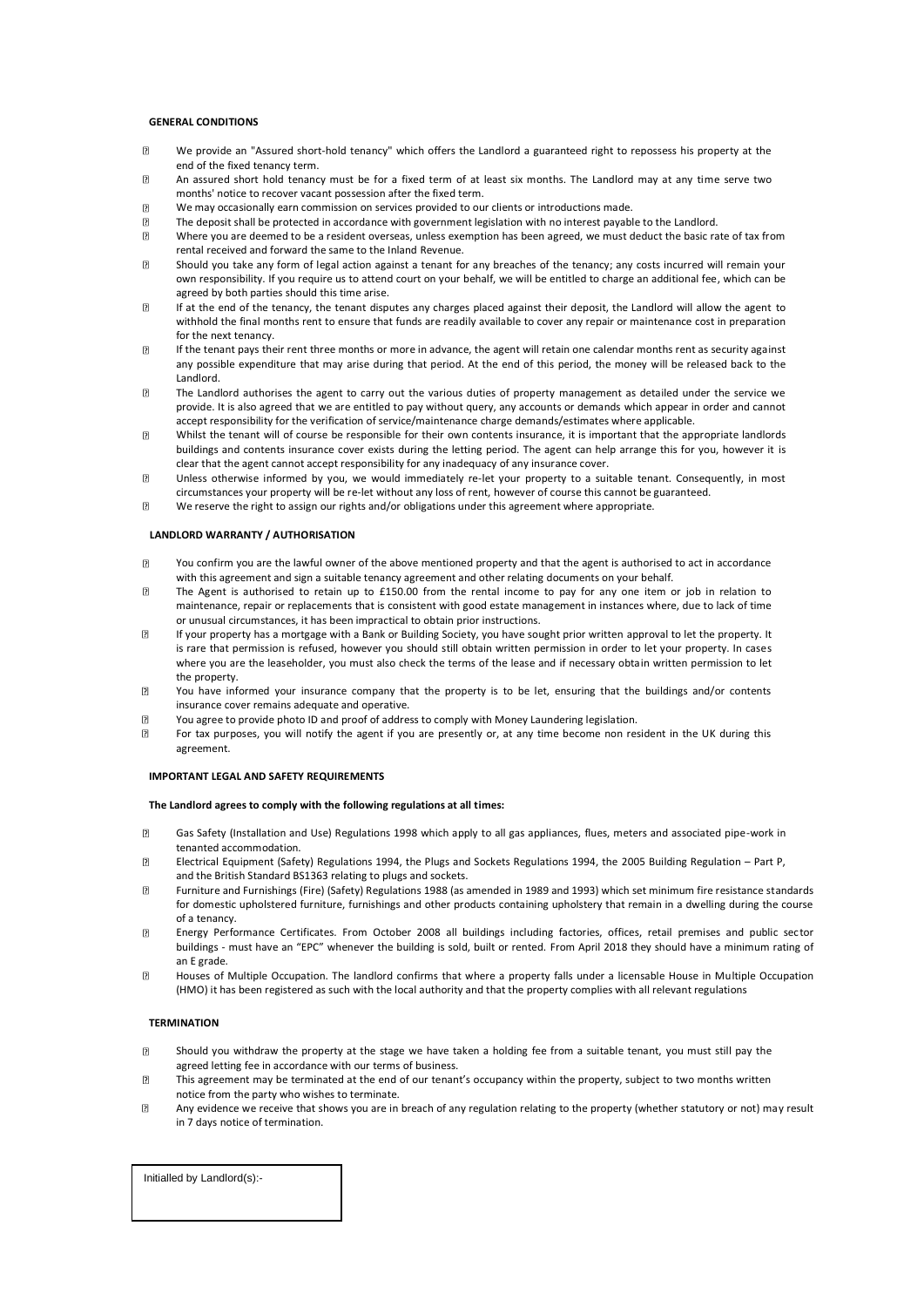**No1rooms Limited** fee for the Letting and Management Service is **10% + VAT (example: £50.00 + VAT Management fee on a £500.00 rental)** of the monthly rental income (No commission is charged on deposits)

The letting fee is **£120.00 + VAT** and this is charged for introducing a new tenant and drawing up a new tenancy agreement.

**Please note that our services are offered on a "No Let No Fee Arrangement", therefore you do not pay the Letting fee until we have found and arranged a suitable tenancy agreement on your behalf.**

**N.B.** Monies received via our office will be paid direct to you "The Landlord" on the 5th or 29<sup>th</sup> of each month (please allow three working days for bacs transfer).

In circumstances where tenants are receiving Housing Benefit, occasionally the Council may recall "overpayments". In such a situation the Landlord will repay the appropriate rent back to the Council and or reimburse the agency where appropriate.

 Where a tenant is introduced to a landlord by means of an arranged viewing, a fee will be payable if the landlord offers a tenancy to the applicant at any time within the following 12 months.

## **BANK DETAILS**

| Bank / Building Society: |  |  |  |  |            |  |  |  |
|--------------------------|--|--|--|--|------------|--|--|--|
| <b>Bank Address:</b>     |  |  |  |  |            |  |  |  |
| <b>Account Name:</b>     |  |  |  |  |            |  |  |  |
| <b>Account Number:</b>   |  |  |  |  | Sort code: |  |  |  |

| <b>REGULATIONS</b>                                                                                                         | Yes<br>No |
|----------------------------------------------------------------------------------------------------------------------------|-----------|
| <b>Regulations for Energy Performance Certificates</b><br>Would you like No1rooms Ltd to arrange the completion of an EPC? |           |
| <b>Regulations for Gas Safety</b><br>Would you like No1rooms Ltd to arrange a Gas safety check?                            |           |
| <b>Regulations for Electrical Safety</b><br>Would you like No1rooms Ltd to arrange an Electrical safety check?             |           |

**I/ we hereby confirm that I/we have read the Terms and Conditions regarding letting the above property. I/we accept the Terms. I/ We warrant that we have title and power to enter into a tenancy agreement.**

## **LANDLORD/S**

| Signed:             | Print: | Date: |
|---------------------|--------|-------|
| Signed:             | Print: | Date: |
| Signed:             | Print: | Date: |
| AGENT: No1rooms Ltd |        |       |
| Signed:             | Print: | Date: |

**FEES**